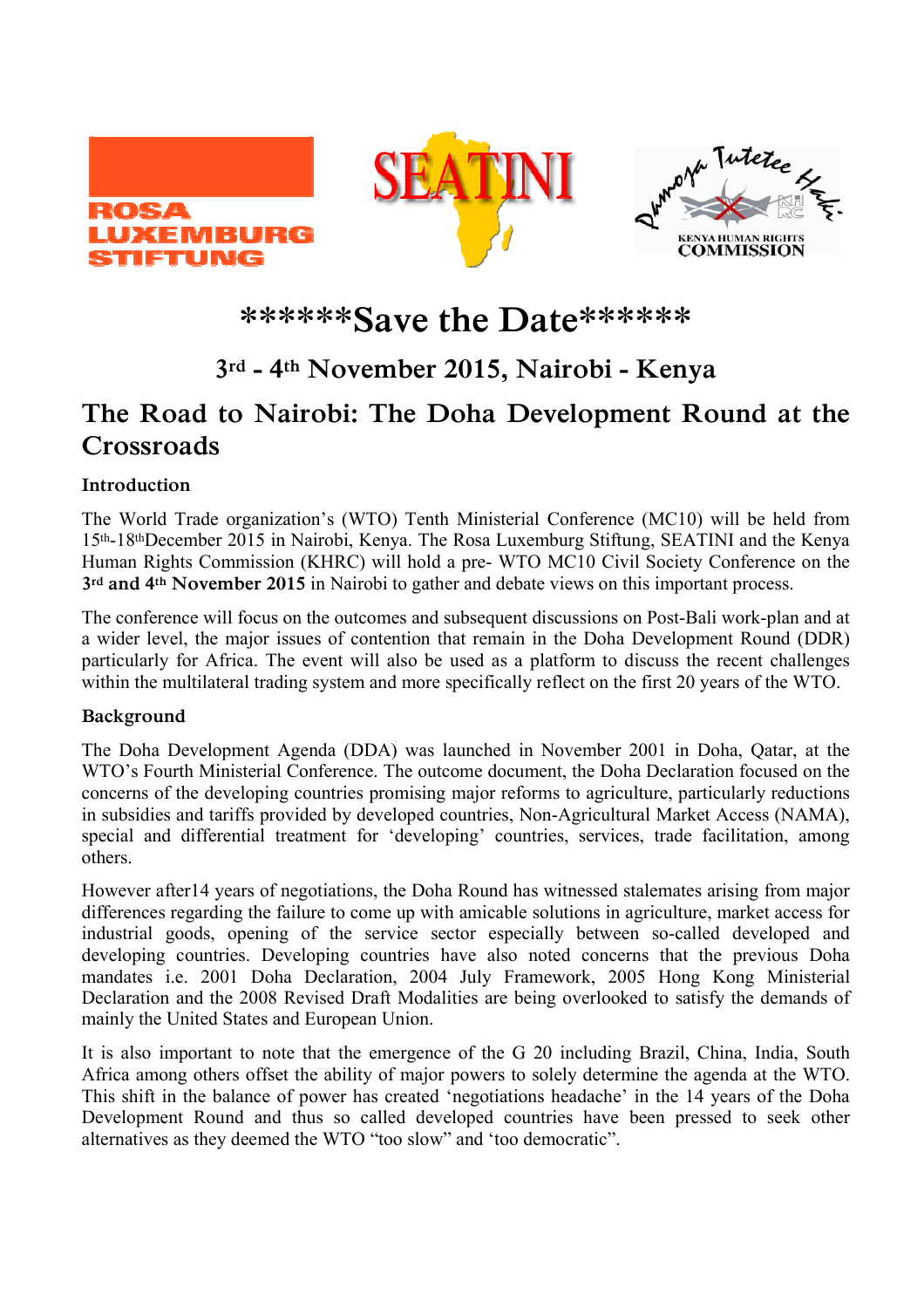Consequently, the European Union and the United States have over the last decade aggressively entered into negotiations for bilateral and plurilateral trading arrangements including mega-regionals such as Trans-Atlantic Trade and Investment Partnership (TTIP) and the Trans-Pacific Partnership (TTP)that are now set to define and tilt the global trade agenda. This phenomenon presents a new set of challenges for the WTO, the Doha Development Round and the future of multilateralism. It also presents a new challenge for 'developing' countries particularly those in Africa.

Furthermore, the more recent outcomes of the Bali Ministerial Conference in 2013 and the deadlock in the lead up to the Nairobi MC10 are manifestations that the development concerns of developing and least developed countries are being sidelined in the global agenda. The lack of convergence on important issues for developed countries and LDCs within the Doha Development Round especially after 2008 has been a key turning point to the future of the Round.

The current state of play reflects a major diversion from the original promises of the DDR and the expectations 'developing' countries and LDCs had in the process. In recent years, there has been a pronounced demand by developed members of the WTO to set aside permanently the entire development mandate of the Doha Round and to replace it with an alternative agenda so as to introduce new so called 21<sup>st</sup>century issues including investment, transparency in government procurement, intellectual property and competition. The growing importance of the above issues in the WTO agenda now is at odds with the development objectives of the Round which interestingly were vehemently rejected by 'developing' countries.

Given this context, the mandate of the world trade body has been brought into question and therefore the 10thMinisterial Conference in Nairobi is important at so many levels especially for various members that have demanded its reform. The key issues for 'developing' countries have been:

- Demands to reform agriculture in order to achieve considerable progressive cutbacks in agricultural support and protection by developed countries.
- Meaningful market access through duty-free, quota-free (DFQF) treatment for all goods originating from LDCs.
- "Singapore issues" (investment, intellectual property, transparency in government procurement, competition) are not brought back in the DDA.
- Special and Differential Treatment (S&DT) monitoring mechanism is operationalised with the ability to make recommendations to the applicable technical bodies.
- Demand for effective operationalization of LDC services waiver to permit significant preferential access to LDC services and services suppliers.
- All forms of export subsidies for cotton are eliminated by the rich industrialized countries and additionally offer Duty Free Quota Free access for cotton exports from LDCs.
- Food security and sovereignty concerns are addressed in agriculture and that a permanent solution is sought on Public Stock Holding and extended to all 'developing' countries.
- **•** LDCs retain adequate policy space to design and implement policies for their transformation especially in light of mixed undertakings outside the WTO that are continuously undermining preferences afforded to LDCs.

However, on the other hand, some quarters have argued that the above demands are not new and that the Doha Development Round assurances to provide a well-functioning multilateral system that would safeguard against power-based relations have been unsuccessful. Therefore as the WTO marks its 20th anniversary and further attempts are made to end the Doha Development Round, it is also important to assess the WTO over the last two decades and more specifically Africa's participation in the Multilateral Trading System.